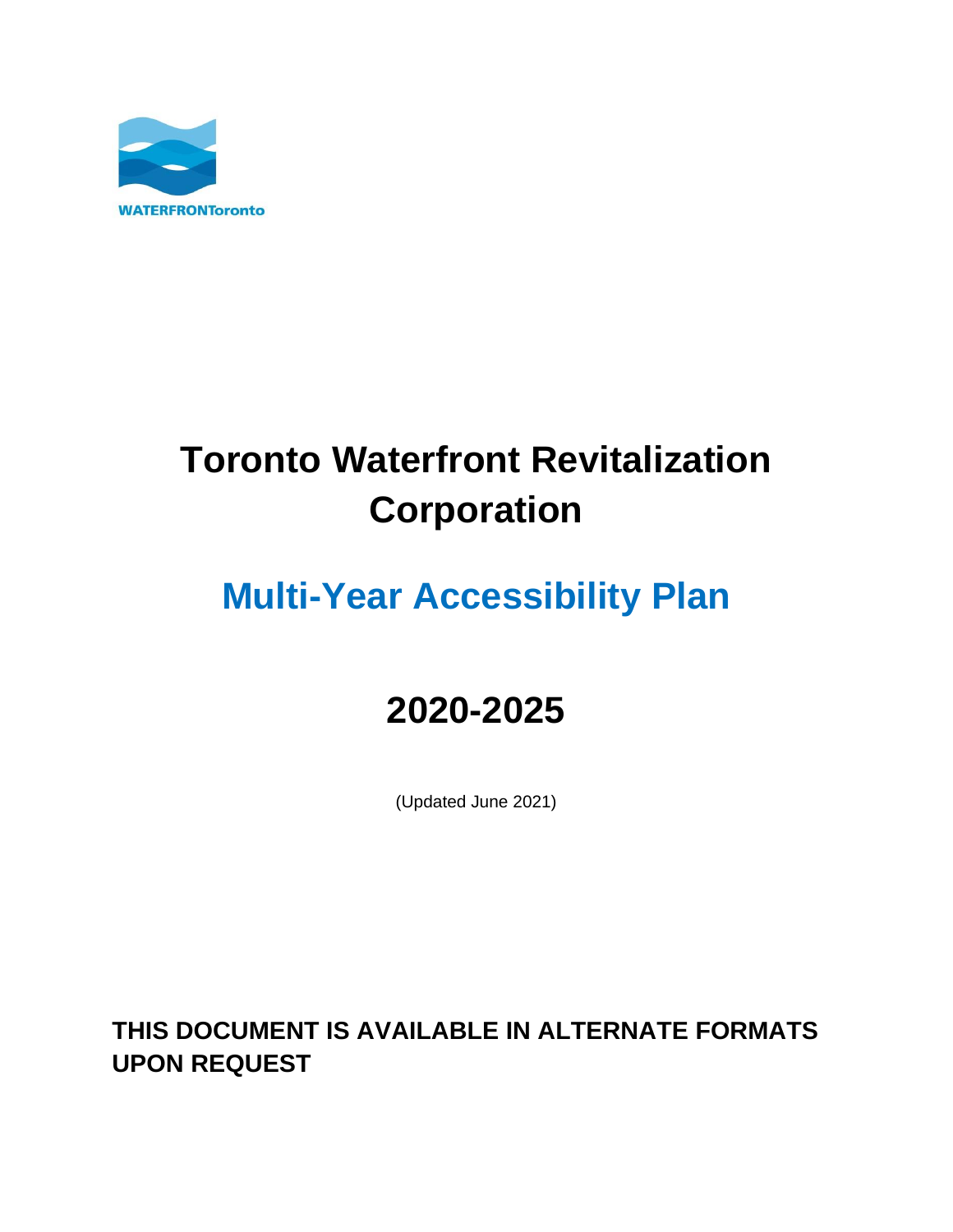## **STATEMENT OF COMMITMENT**

#### **Statement of Organizational Accessibility Commitment**

Waterfront Toronto values openness, equality and inclusivity and is committed to the principles outlined in the *Accessibility for Ontarians with Disabilities Act, 2005* (hereinafter "**AODA**") and to meeting the needs of people with disabilities, in a timely manner, through the implementation of the requirements of the AODA.

Waterfront Toronto continues to address the needs of persons of all ages and abilities by allowing them to maintain their dignity and independence. We will achieve this through the prevention and removal of barriers to accessibility in accordance with the AODA.

## **MEETING OUR ACCESSIBILITY COMMITMENT**

#### **The 2020 Waterfront Toronto Five-Year Accessibility Plan**

This updated Five-year Accessibility Plan (also referred to in this document as the multiyear accessibility plan or the "2020 Plan") reaffirms our commitment that was created to ensure that Waterfront Toronto is in compliance with Section 4 of the Integrated Accessibility Standards Regulation (as defined in Ontario Regulation 191/11, made under the AODA, hereinafter the "**IASR**"), which requires large organizations like Waterfront Toronto to establish, implement, maintain and document a multi-year accessibility plan by January 1, 2014 (the "2014 Plan").

This 2020 Plan will summarize Waterfront Toronto's commitments and continued compliance to the AODA and IASR since the 2014 Plan to the present.

Since the 2014 Plan, key changes in the IASR have been implemented related to requirements for accessibility practices on recreational trails, beach access routes, outdoor public use eating areas, outdoor play spaces; exterior paths of travel, obtaining services and maintaining accessible parts of our public spaces under the Design of Public Spaces Standards and Accessibility Standards for the Build Environment in Part IV.1 of the IASR.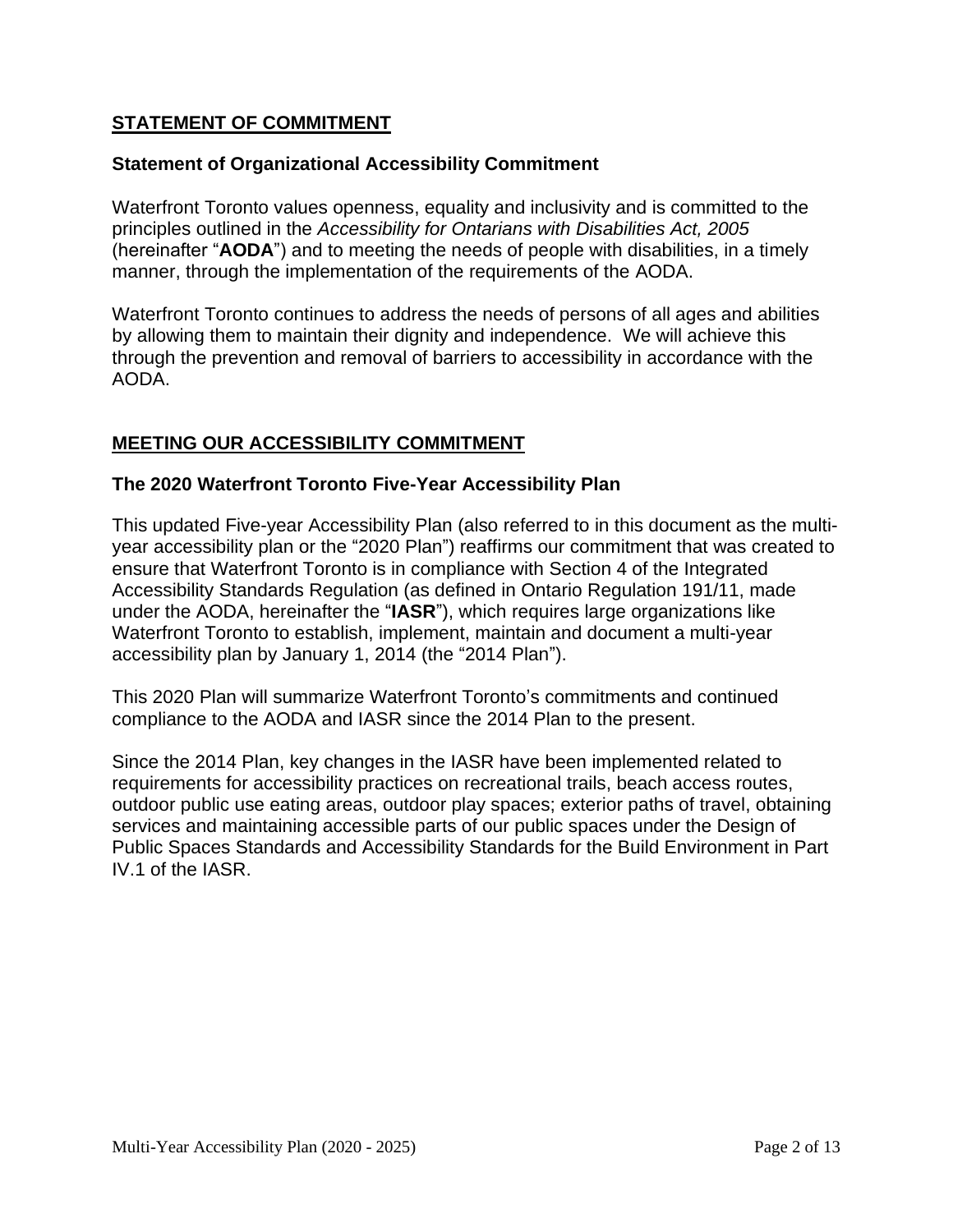## **OUR DETAILED PLAN STRATEGIES**

## **GENERAL REQUIREMENTS**

Waterfront Toronto will ensure that it continues to comply with General Requirements under Part I of the IASR.

#### **General Requirements**

#### **i. Accessibility Policy**

Section 3 of the IASR requires large organizations to develop, implement and maintain policies governing how they will achieve accessibility requirements. Section 3 also requires private sector organizations to have a statement of commitment and to use reasonable efforts to make their policies consistent with the principles of dignity, independence, integration and equal opportunity.

#### **ii. Multi-year Accessibility Plan**

Section 4 of the IASR requires large organizations such as Waterfront Toronto to create a multi-year accessibility plan, as well as review and update the plan at least once every five years. Waterfront Toronto is also required to post a copy of our policies and plans on our website and to provide alternate formats upon request.

Waterfront Toronto has met these requirements as set out below.

- AODA policy Guideline #30 drafted and posted in accordance with the Accessibility Standards for Customer Service Ontario Regulation 429/07 (now Part IV.2 of IASR) is available on our website. It is available on our website and in alternate formats on request.
- AODA policy Guideline #31 drafted and posted in accordance with the IASR is available on our website. It is available on our website and in alternate formats on request. It is available on our website and in alternate formats on request.
- Waterfront Toronto's commitment to accessibility is part of our accessibility policies and this Multi-year Accessibility Plan: it includes goals which encompass the principles of dignity, independence, integration and equal opportunity.
- Waterfront Toronto completed a Multi-year Accessibility Plan before the due date of January 1, 2014 and updated the plan in December of 2017.
- Waterfront Toronto updated the 2014 Plan a second time with this 2020 Plan.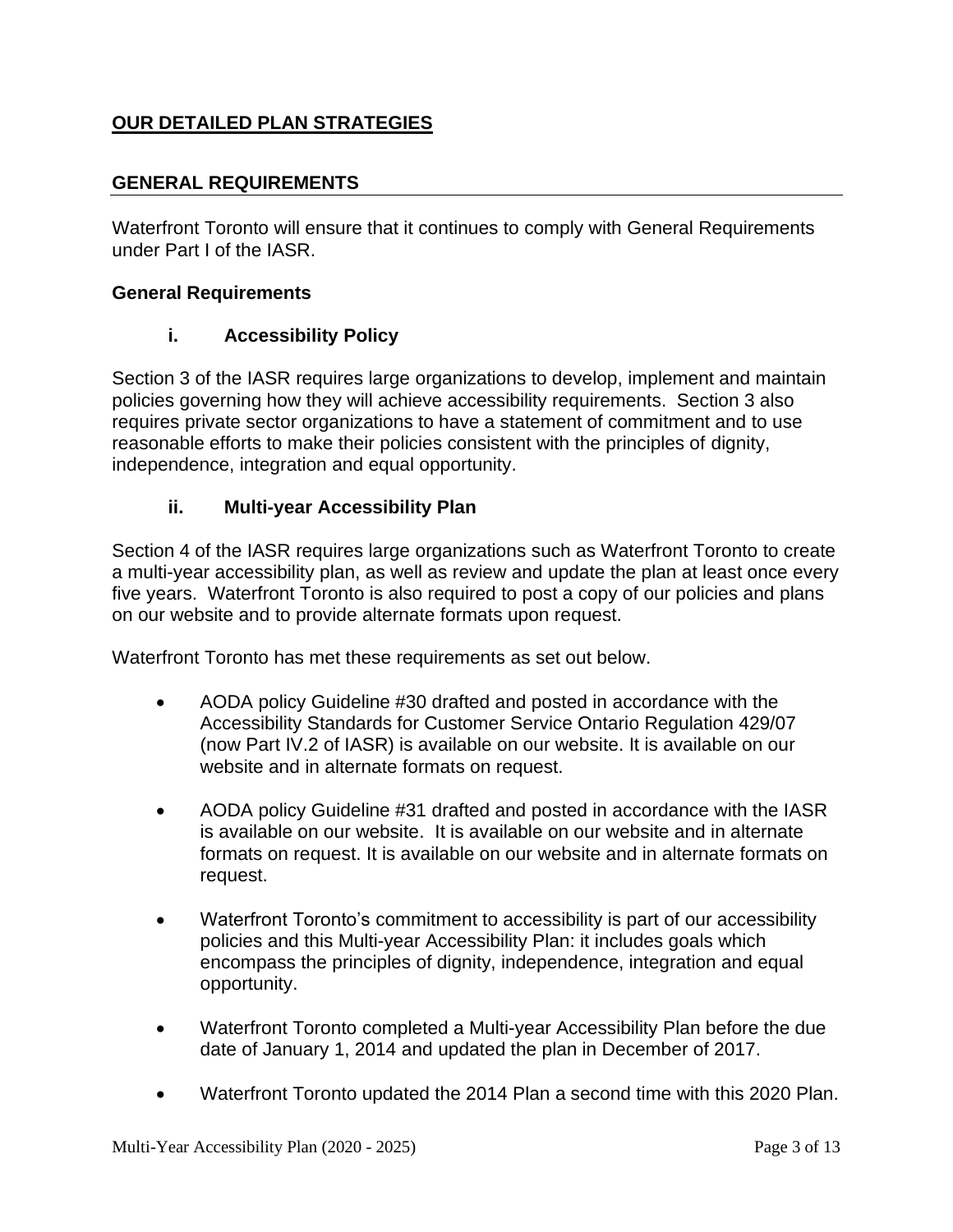• Waterfront Toronto's Multi-year Accessibility Plan and two related policies are posted on our website. Print copies and alternate formats are available on request. We will continue to review and update these policies as determined appropriate.

## **CUSTOMER SERVICE STANDARDS**

Waterfront Toronto has enacted the AODA Customer Services Standards, in accordance with Part IV.2 of the ISAR. Waterfront Toronto will continue to ensure that in all day-to-day customer service activities, all requirements of this Regulation are fulfilled and are in keeping with the principles of dignity, independence, equality and integration. More specifically:

- Waterfront Toronto will continue to provide accessible customer service training to every person who deals with members of the public or who participates in developing our policies, practices and procedures governing the provision of goods and services to the public including all associates, contractors and others who provide service on behalf of Waterfront Toronto.
- Waterfront Toronto will continue to gather feedback on the goods and services it provides and acts on that feedback to improve services to people with disabilities.
- Waterfront Toronto will continue to post appropriate notices regarding service disruptions.
- Waterfront Toronto will continue to ensure that any new policies that are created regarding customer service are consistent with the principles of dignity, independence, integration and equal opportunity.
- Waterfront Toronto will continue to welcome people with disabilities who use assistive devices such as support persons or service animals, and will train staff on assistive devices used in Waterfront Toronto facilities.
- Waterfront Toronto will continue to provide prior notice of a fee for a support person where and if it is charged.
- Present and new websites developed by Waterfront Toronto and content on those sites will be compliant this year with WCAG 2.0 Level AA. Some complex content will be posted online or will have alternative formats available on request.
- Waterfront Toronto will have regard to accessibility for persons with disabilities when designing, procuring or acquiring self-service kiosks.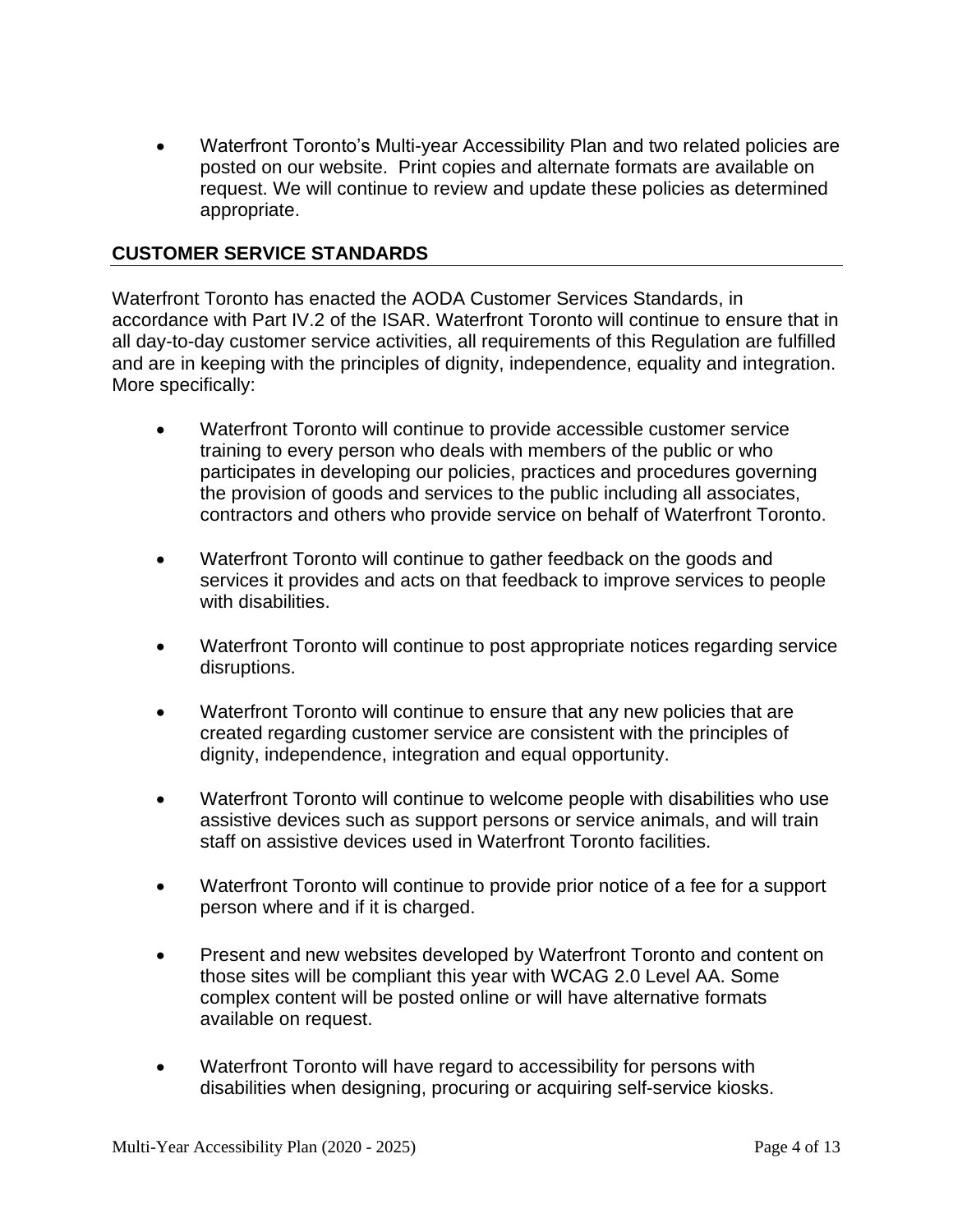## **INFORMATION AND COMMUNICATION STANDARDS**

#### **Accessible Formats and Communication Supports:**

Section 12 of the IASR requires by January 1, 2016 that all large organizations provide or arrange for information in accessible formats and communication supports for persons with disabilities on request. Waterfront Toronto will ensure that requested information is:

- Provided in a timely way.
- Provided at no extra cost.
- Provided following consultation with the person making the request to determine the most appropriate format or support.

#### **Accessible Websites and Web Content:**

Sections 12 and 14 of the IASR requires accessible formats and websites, respectively. All present and new internet websites or websites undergoing a major refresh, and web content on those sites, will conform to Web Content Accessibility Guidelines or WCAG at the 2.0AA level. Our plan:

- A review of the current and pending websites will be conducted to determine the level of accessibility provided.
- Web developers and web content providers will be trained on WCAG in relation to their duties.
- Internal expertise is being developed to ensure on-going accessibility requirements for all internet websites and content are achieved.
- Our websites will conform to requirements of the Web Content Accessibility Guidelines or WCAG as required this year, except for those that are too complex. Other formats will be posted online or made available on request.

#### **Emergency Procedures and Safety Information:**

Section 13 of the IASR requires emergency procedures, plans and public safety information conform to accessibility standards. Waterfront Toronto will ensure,

• Our Multi-year Accessibility Plans include preventative and emergency maintenance procedures for the accessible parts of our public spaces,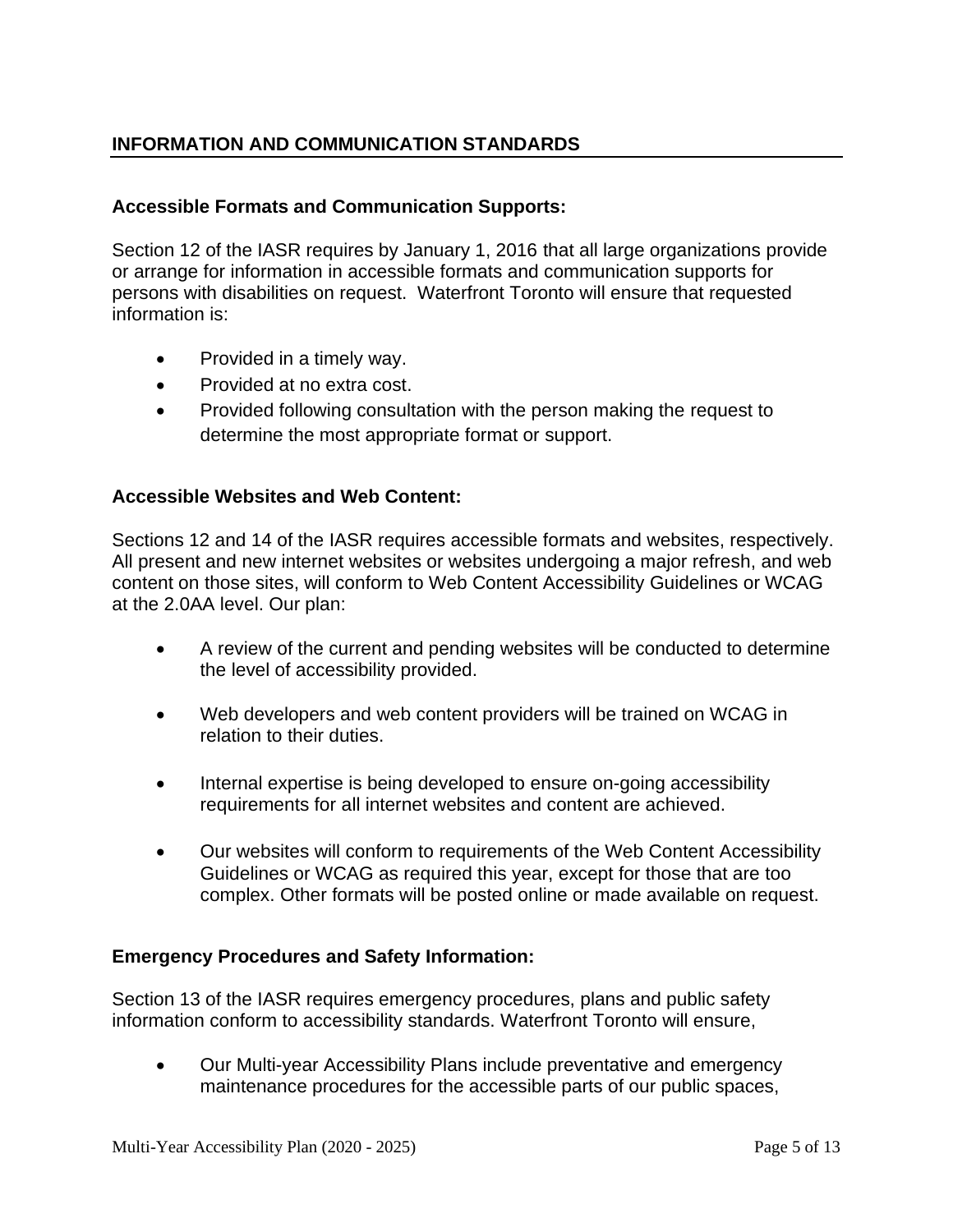including posting of regular maintenance schedules and letting people know about alternatives.

• Procedures for handling temporary disruptions in service, when an accessible part of our public spaces stops working or becomes inaccessible, are added to the Plan.

#### **Feedback:**

Section 11 of the IASR requires that feedback processes be accessible to persons with disabilities by providing or arranging for the provision of accessible formats and communication supports on request. Waterfront Toronto will also notify the public about the availability of accessible formats and communication supports.

- Waterfront Toronto accepts feedback through its website and those other means as required.
- Alternate formats are available on request for all feedback forms.

## **EMPLOYMENT STANDARDS**

All of Waterfront Toronto's Employment practices must be accessible. Waterfront Toronto ensures that all corporation employment practices throughout the employment life cycle meet these standards of accessibility. Waterfront Toronto is also required to provide or arrange for information in accessible formats and communication supports for persons with disabilities on request.

#### **Workplace Emergency Response:**

Waterfront Toronto meets the requirements of Section 27 of Accessible Employment Standards within the IASR. Under this section, Waterfront Toronto is required to provide individualized workplace emergency response information to employees who have a disability. If an employee with individualized workplace emergency response information requires assistance, and provides consent, Waterfront Toronto will ensure that the necessary information is shared.

Waterfront Toronto employees have been notified of our commitment to work with them to create individual workplace emergency response information. The availability of accommodations is communicated to all employees on a regular basis. Alternate formats are available and used if required by specific employees. Our respectful process ensures privacy for people who self-identify as needing accommodation.

Large organizations like Waterfront Toronto must ensure that employees and volunteers are trained on the IASR and Human Rights Code. Waterfront Toronto must also ensure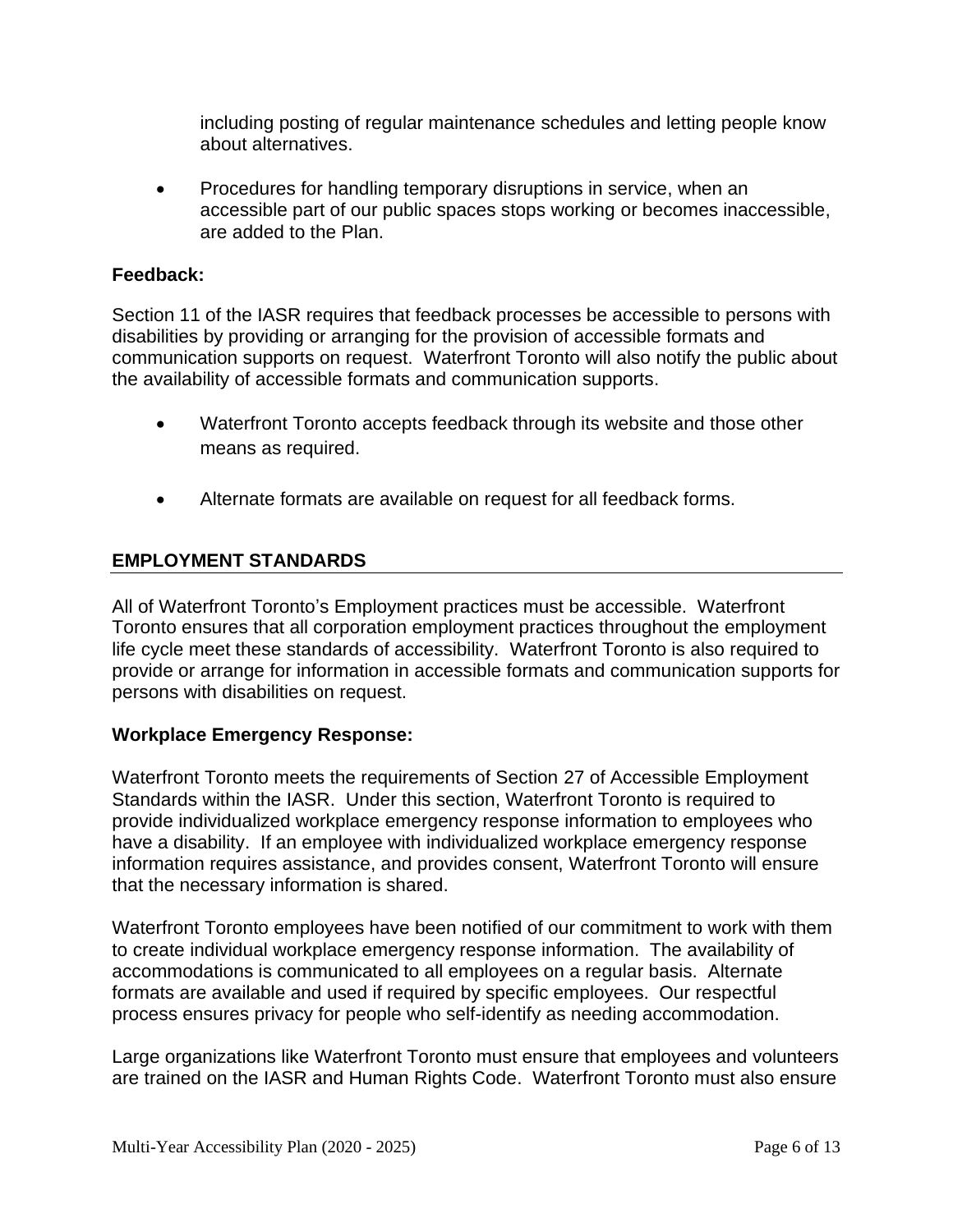that feedback processes are accessible to persons with disabilities and that accessible formats and communication supports are provided upon request.

Waterfront Toronto staff either have been or will be trained on the accessibility standards referred to in IASR and on the Human Rights Code. The training targeted all employees. Waterfront Toronto will ensure that those who deal with members of the public or who participates in developing Waterfront Toronto' policies, practices and procedures governing the provision of goods and services to the public; including all associates, contracted employees and others who provide service on Waterfront Toronto's behalf will be trained.

- Waterfront Toronto will provide the required training to its employees, as appropriate to the duties of that employee.
- Waterfront Toronto will maintain records of training including the dates and number of trained people.
- New employees and volunteers will receive training on the Accessibility Standards for Customer Service Regulation, on the IASR and on the Human Rights Code during their orientation period.
- Waterfront Toronto ensures that all new staff receives training on the requirements of the relevant IASR standards, with particular emphasis on integration of the needs of people with disabilities.
- Weblinks to Waterfront Toronto AODA policies will be provided for employees to access at anytime.
- Waterfront Toronto's vision is to work with the community and public and private sector partners to create waterfront parks, public spaces, cultural institutions, and diverse sustainable commercial and residential communities.
- Waterfront Toronto welcomes feedback in person, by mail, email, telephone and fax. The public is also encouraged to provide feedback using the Waterfront Toronto website or through social medial networks (Twitter and Facebook).

## **Recruitment:**

In compliance with Sections 23 and 24 of the IASR,

• Waterfront Toronto notifies its employees and the public about the availability of accommodations for applicants with disabilities during the interview process.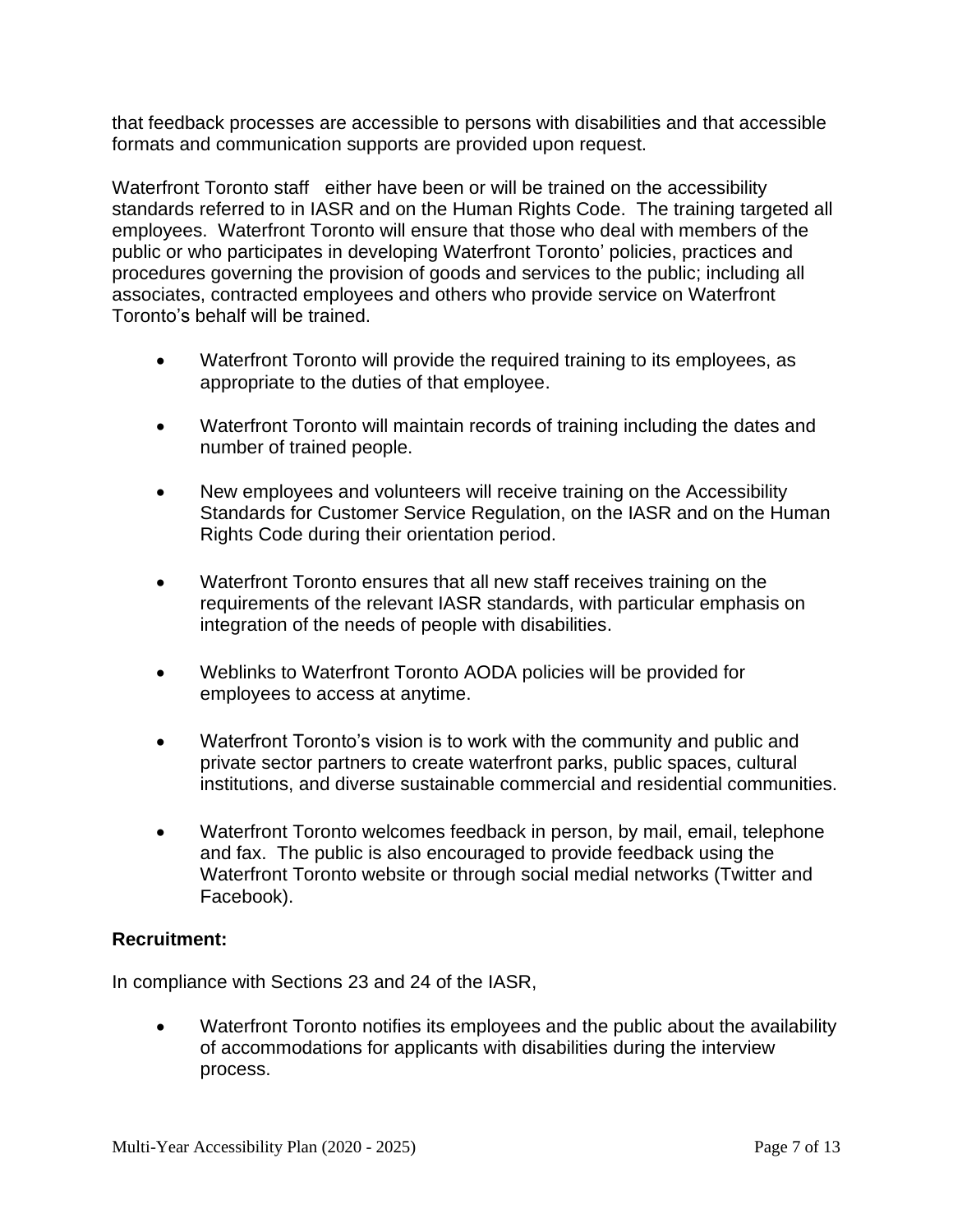• Waterfront Toronto will notify successful applicants of its policies for accommodating employees with disabilities when offering employment. This notice will be included in the letter of offer to the successful applicant.

## **Informing Employees with Disabilities of Supports available to them:**

In compliance with Section 25 of the IASR,

- Waterfront Toronto will inform all employees of its policies for supporting employees with disabilities, including providing employment-related accommodations. Information will be provided through newsletters, staff memos, email and staff meetings.
- New employees will be informed on how to access this information during the on-boarding/welcome process.
- All employees will be given updated information whenever there is a change to existing policies on the provision of job accommodations.
- Employees will be assured that their privacy is respected and that any sharing of information about their accommodation needs will be discussed with them, and plans for communication made, with their consent.

## **Accessible Formats and Communication Supports for Employees:**

In compliance with Section 26 of the IASR,

• Waterfront Toronto will consult with employees who have disabilities to provide them with the accessible formats and communication supports they require to do their job effectively.

## **Individual Accommodation Plans**

In compliance with Section 28 of the IASR,

- Waterfront Toronto will have in place a written process for the development of documented individual accommodation plans for employees with disabilities, including the following elements:
	- o The manner in which an employee requesting accommodation can participate in the development of the individual accommodation plan;
	- o The means by which the employee is assessed on an individual basis;
	- $\circ$  The manner in which the employer can request an evaluation by an outside medical or other expert, at the employer's expense, to assist the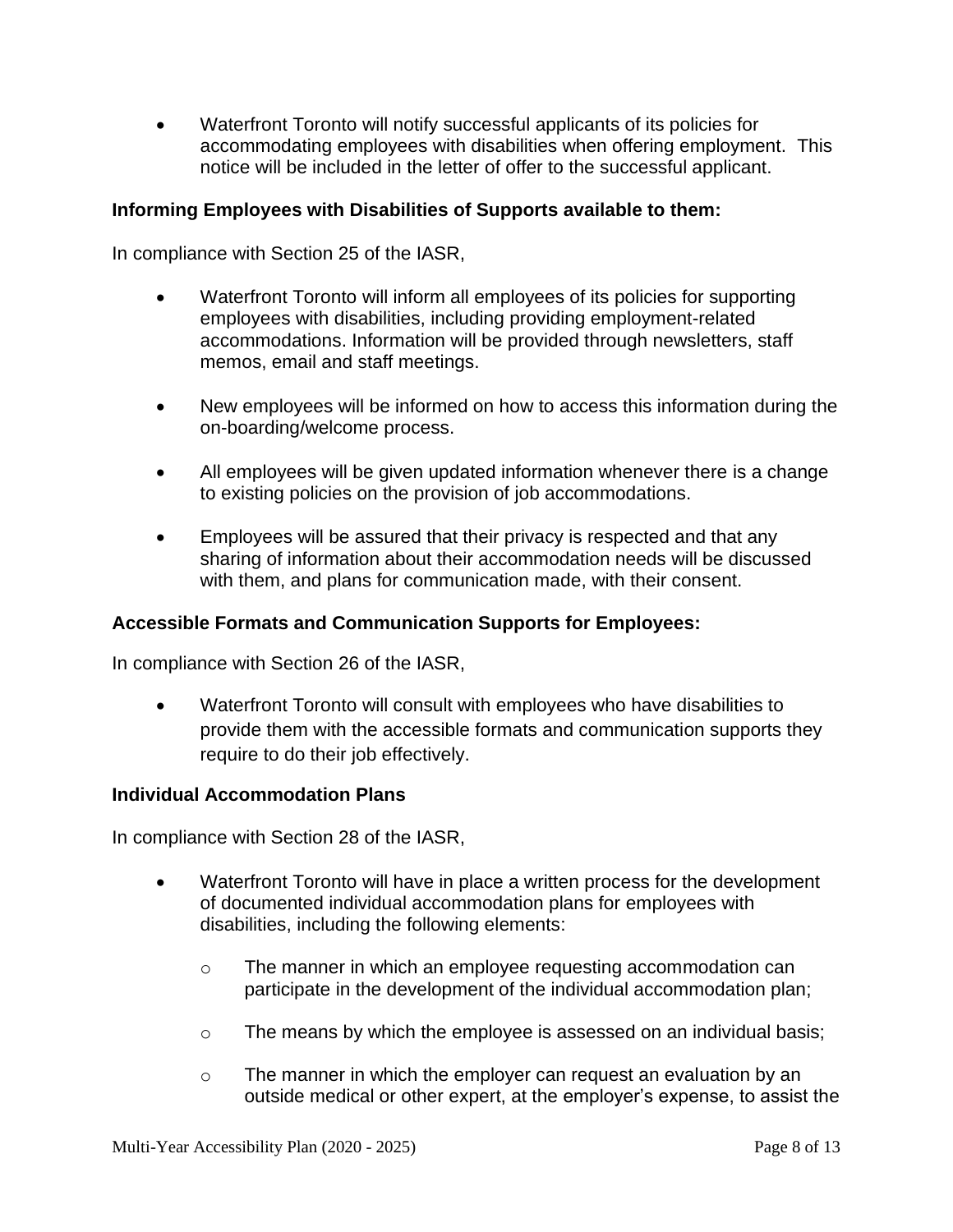employer in determining if accommodation can be achieved and, if so, how accommodation can be achieved;

- o The manner in which the employee can request the participation of a representative from their bargaining agent, where the employee is represented by a bargaining agent, or other representative from the workplace, where the employee is not represented by a bargaining agent, in the development of the accommodation plan;
- $\circ$  The steps to be taken to protect the privacy of the employee's personal information;
- $\circ$  The frequency with which the individual accommodation plan will be reviewed and updated and the manner in which it will be done;
- $\circ$  If an individual accommodation plan is denied, the manner in which the reasons for the denial will be provided to the employee; and
- o The means of providing the individual accommodation plan in a format that takes into account the employee's accessibility needs due to disability.

Waterfront Toronto's individual accommodation plans will,

- If requested, include any information regarding accessible formats and communications supports provided by Waterfront Toronto.
- If required, include individualized workplace emergency response information.
- Identify any other accommodation that is to be provided.

## **Return to Work**

In compliance with Section 29 of the IASR,

- Waterfront Toronto has a process for the provision of accommodations, where needed, when an employee returns to work:
	- 1. Human Resources will evaluate and approve the current return to work process.
	- 2. Modified work or specific accommodations may be provided.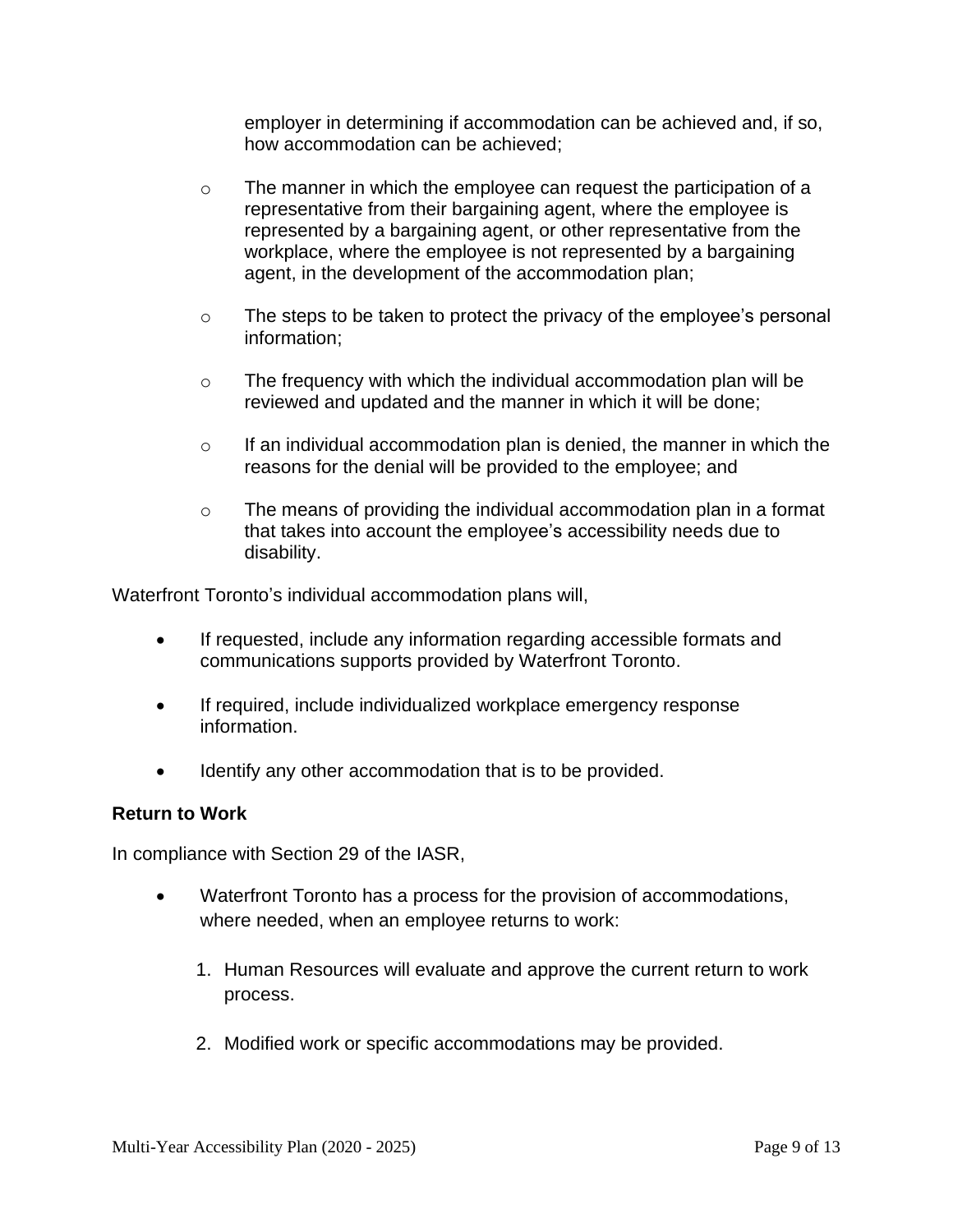- 3. Human Resources will coordinate the appropriate return to work training, as required.
- Waterfront Toronto will formally document this process, in compliance with Section 29 of the IASR.

## **Performance Management and Career Development**

In compliance with Sections 30 and 31 of the IASR,

• Waterfront Toronto will review the accessibility needs of employees with disabilities with regard to performance management and career development in a manner that takes their accessibility needs into account and may include, for example, the use of performance plans in accessible formats as well as coaching and feedback.

## **Redeployment**

In compliance with Section 32 of the IASR,

• Waterfront Toronto will review the accessibility needs of employees with disabilities, as well as accommodation plans, with regard to employee reassignment to other departments or jobs within our organization as an alternative to lay off, when we have eliminated a certain job or department.

## **DESIGN OF PUBLIC SPACES**

When building new or making major changes to existing public spaces, larger organizations like Waterfront Toronto must meet applicable requirements under Part IV.1 of the IASR related to public spaces including: recreational trails, beach access routes, outdoor public use eating areas, outdoor play spaces, exterior paths of travel, obtaining information and maintenance of accessible public spaces.

## **Recreational Trails**: Waterfront Toronto ensures,

All technical requirements of its recreational trails are met, with the exception of,

- Trails solely intended for cross-country skiing, mountain biking or the use of motorized snow vehicles or off-road vehicles;
- Wilderness trails, backcountry trails and portage routes.

The public and persons with disabilities will be consulted on the matter of technical requirements before constructing new or redeveloping existing recreational trails.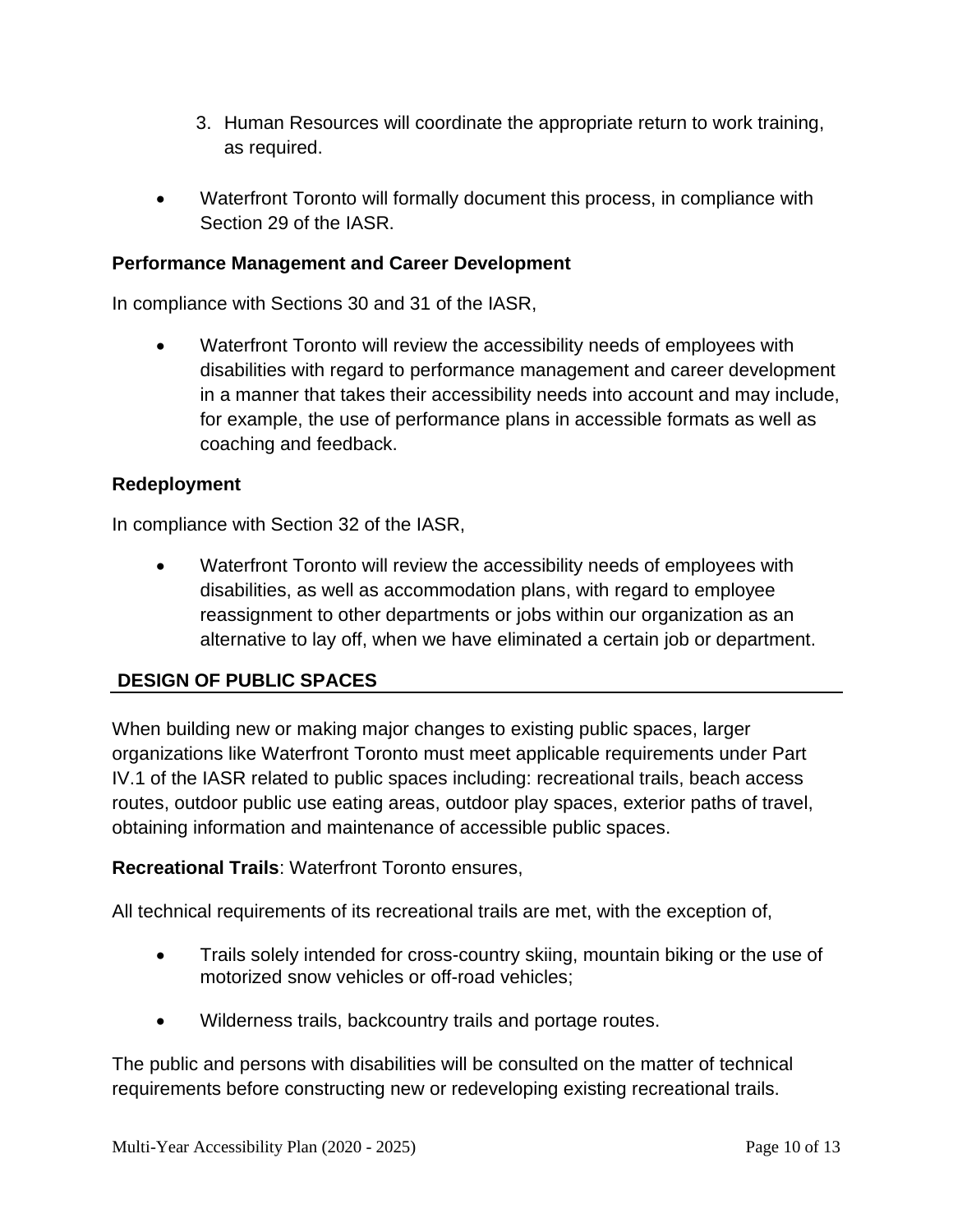## **Beach Access Routes:** Waterfront Toronto ensures,

- All technical requirements of routes that are constructed and are intended for pedestrian use by the public and that provide access from off-street parking facilities, recreational trails, exterior paths of travel and amenities to an area of a beach that is intended for recreational use by the public are met.
- All technical requirements are met for areas where a recreational trail or beach access route is equipped with,
	- o Boardwalks.
	- o Ramps.

## **Outdoor Public Use Eating Areas**: Waterfront Toronto ensures,

• All technical requirements of outdoor spaces that consist of tables that are found in public areas such as public parks, and are specifically intended for use by the public as a place to consume food, will be met.

**Outdoor Play Spaces**: Waterfront Toronto ensures,

- All technical requirements of outdoor spaces that include play equipment, such as swings, or features such as logs, rocks, sand or water, where the equipment or features are designed and placed to provide play opportunities and experiences for children and caregivers, will be met.
- The public and persons with disabilities will be consulted on the needs of children and caregivers with various disabilities before constructing new or redeveloping existing outdoor play spaces.

#### **Exterior Paths of Travel:** Waterfront Toronto ensures,

All technical requirements for structures that are connected to, and provided on or along exterior paths of travel will be met, including:

- Ramps.
- Stairs.
- Curb Ramps.
- Depressed Curbs.
- Rest Areas.

#### **Obtaining Services**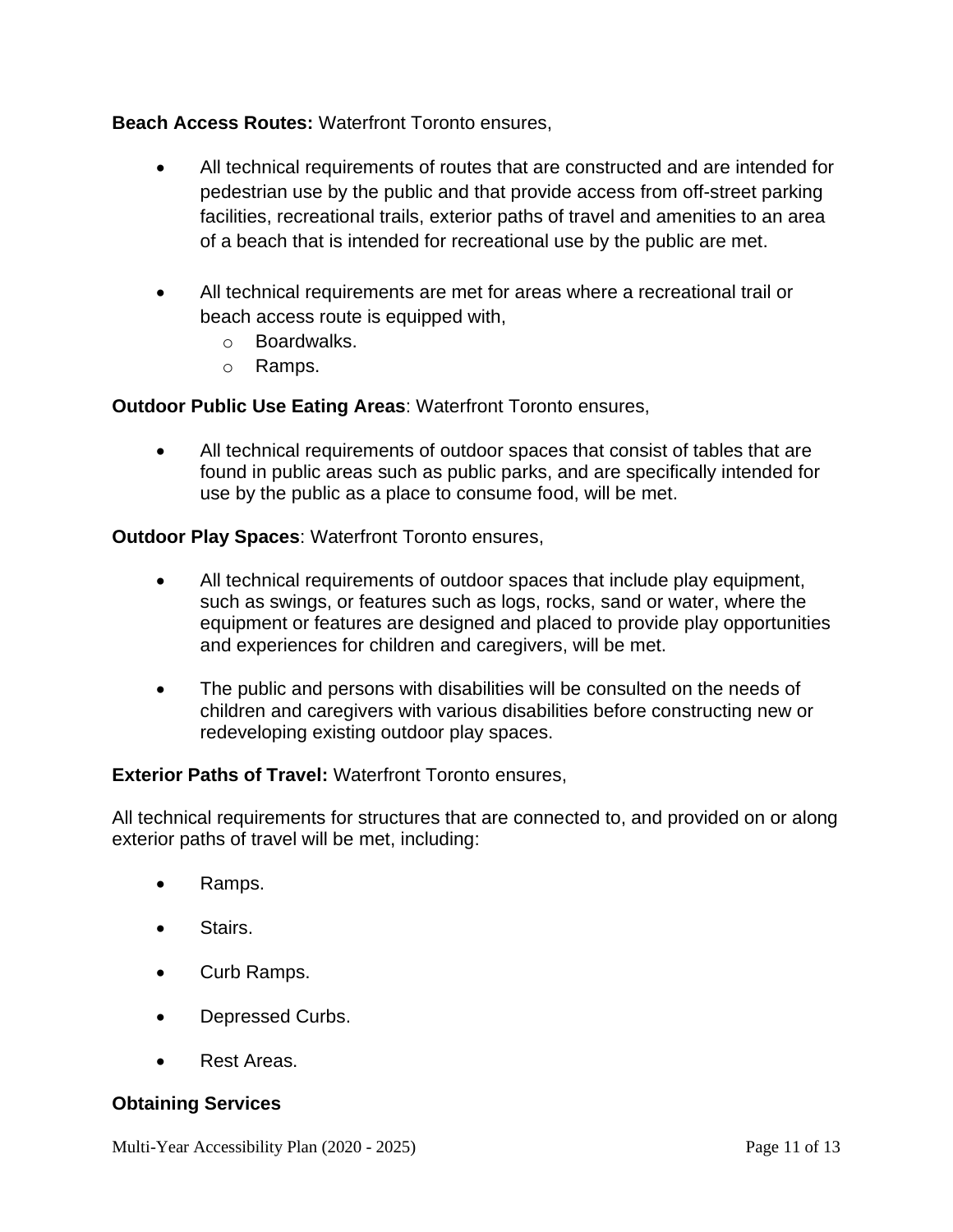**Service Counters:** Waterfront Toronto will ensure,

- At least one service counter is accessible to people who use mobility aids.
- Service counters are low enough to be used by someone sitting in a mobility aid.
- Service counters have sufficient clear space for someone sitting in a mobility aid, including space for the person's knees.
- Accessible service counters are identified with accessible signage.

**Fixed Queuing Guides:** Waterfront Toronto will ensure,

- New fixed queuing guides provide sufficient width to allow for the passage of mobility aids and mobility assistive devices.
- New fixed queuing guides have sufficiently clear floor area to permit mobility aids to turn where queuing lines change directions.
- New fixed queuing guides are cane detectable.

**Waiting Areas:** Waterfront Toronto will ensure,

- Within newly constructed or redeveloped waiting areas, with seating fixed to the floor, at least three percent of seating is accessible to someone using a mobility aid.
- All waiting areas will have at least one accessible seating space.

#### **Off-street Parking Facilities:** Waterfront Toronto will ensure,

- Newly constructed or redeveloped off-street parking will meet the accessibility requirements as outlined in applicable sections of the IASR, including ensuring that there are appropriate access aisles and there are at least the minimum number and type of accessible parking spaces.
- When maintenance work is being performed at off-street parking facilities, or there are temporary disruptions at such facilities, if accessible parking spaces are impacted, Waterfront Toronto will, to the extent reasonably practicable, post public notices at the facility, provide alternate accessible parking spaces, and provide directions to other nearby parking facilities where accessible parking facilities may be available.

#### **Maintenance**